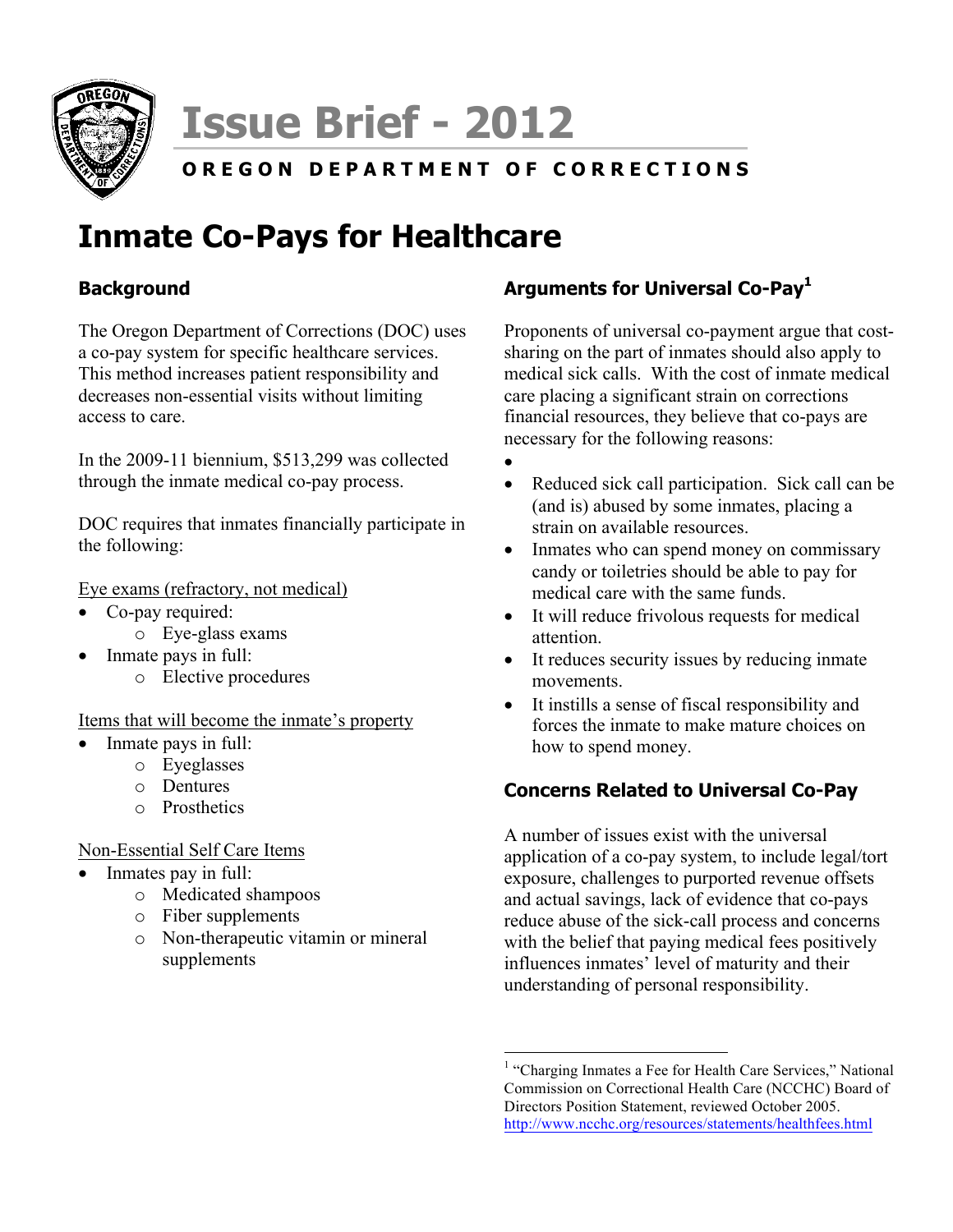# **Legal Concerns**

Oregon Administrative Rule (OAR) 291-124-085 does allow, but not mandate, DOC to collect a user co-pay or fee. Despite this, the primary Federal and State legal question that remains (associated with charging inmates a user fee for health services) is whether the fee serves to deny inmates access to needed care. According to Federal case law, a system of charging inmates for medical care that meets constitutional standards, must at a minimum: (1) deliver care to indigents without regard to ability to pay; (2) in all cases, provide care first with payment assessed thereafter; and (3) have sufficient exemptions from imposition of charges to meet the requirements of *Estelle v. Gamble* (1976) that care for serious conditions not be denied through "deliberate indifference." Federal Courts have also ruled that, under considerations of Due Process, inmate patients must be provided with a meaningful opportunity to contest the applications of these fees since they affect their inmate accounts – and that any fees for health care charged must be appropriate to the monies earned and available to the inmates. This is generally accepted to be no higher than in the \$2-\$10 range.

Correctional co-pay systems need to fulfill Federal Court legal concerns as briefly outlined above and this creates the following constraints on the process:

- The assessment of an appointment charge should be made after the fact.
- The health care provider should be removed from the operation of collecting the fee.
- Charges should be small and not compounded when a patient is seen by more than one provider for the same circumstance (which requires tracking).
- No inmate should be denied care because of a record of nonpayment or current inability to pay for currently needed care.
- In general, the following visits are **excluded** from actual collection of fees:
	- o chronic disease
	- o emergency care
	- o mental health
	- o multiple visits from the same circumstance
- o referrals to specialists
- $\circ$  work clearances  $\&$  injuries
- o assault related exams and injuries
- o institution-created visits such as, intake physical, TB screening, etc.
- o court demanded tests or services, and
- o indigent inmates.
- Co-payment should not affect or lower medication costs, hospital costs, specialist referrals, tests, or procedures. All of these are ordered by professional medical staff based on the evaluation of the patient and thus are presumably important and necessary.
- The system should allow for a minimum balance in the inmate's account, or provide another mechanism permitting the inmate to have access to necessary hygiene items (shampoo, shaving accessories, etc.) and overthe-counter medications.
- The facility should have a grievance system in place that accurately tracks complaints regarding the program. Grievances should be reviewed periodically, and a consistently high rate of grievances should draw attention to the need to work with staff to address specific problems that may have accompanied the feefor-service program.

Even if all the criteria above are met and the courts are reflecting decisions that benefit the defendants (corrections departments), states are still incurring the cost of defending against litigation.

In addition, such a system requires tracking, adjudicating, accounting and an appeals work-load coupled with low fees and multiple exemptions. If implemented, DOC would need to build a systemic solution that currently doesn't exist.

# **Revenue Concerns**

In the private sector, a common co-pay is \$15-\$30. This can generate enough revenue in a private business to result in net income, but in a corrections environment, a co-pay amount must be much less.

In cases concerning inmate co-pay that have gone to court, these courts have held that if there is a copay, it must be limited to an amount reasonable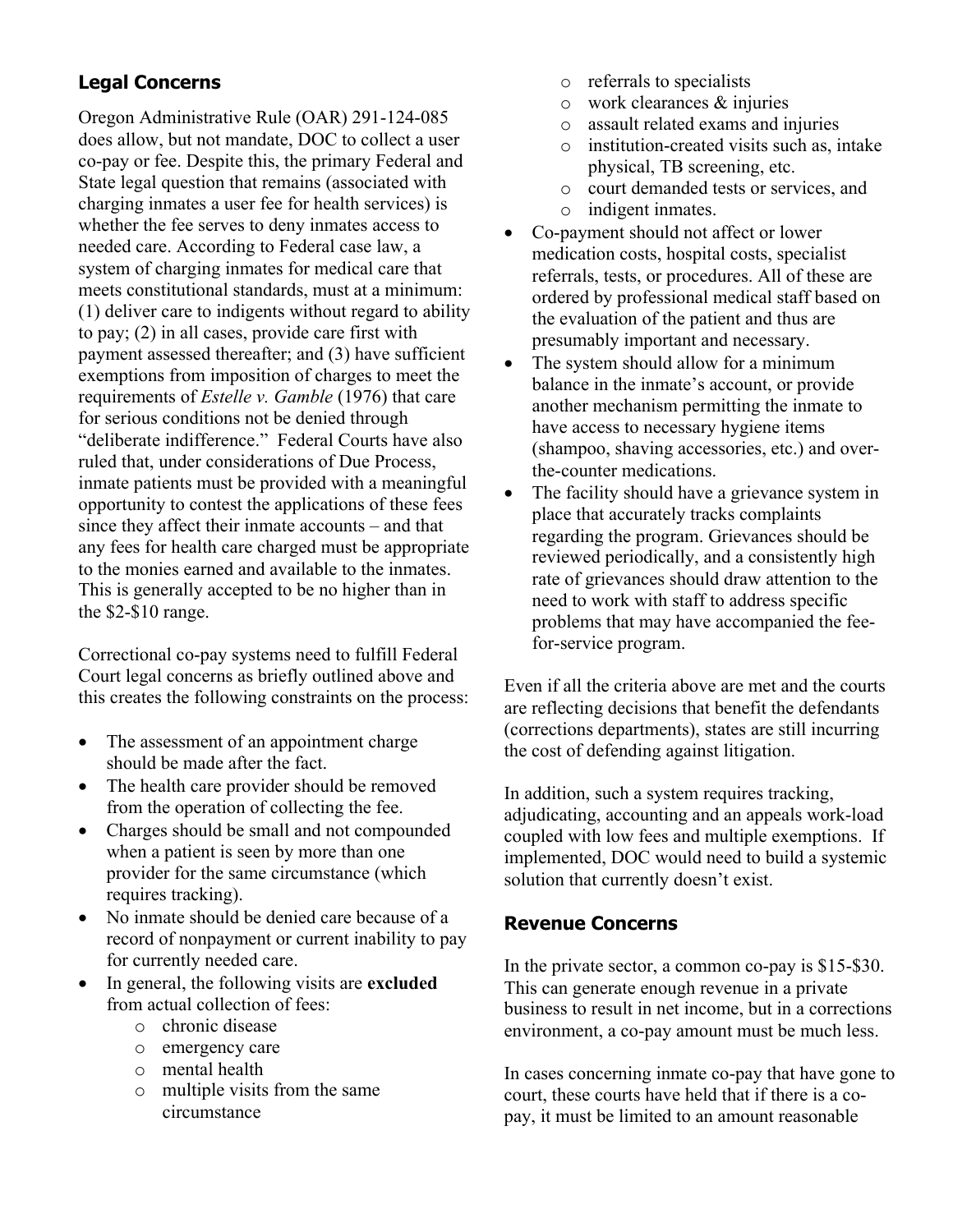given the overall income of inmates, should not be applied to the indigent or the mentally ill. Generally, "reasonable" inmate co-pays have been determined to range from \$2-\$10.<sup>2</sup>

In a study conducted by DOC accounting, with the current paper process, administering a co-pay system, assessing, collecting, and addressing exceptions and appeals, each transaction would cost DOC an estimated \$3-\$5, and only a portion of transactions would be collected.

The Executive Office of Public Safety and Security found that after surveying the Massachusetts Sheriffs and DOC, additional fees would increase the cost to taxpayers by creating a cost associated with implementing the fees. $3$ 

Corrections Department surveys show that revenue generated by collected fees is generally low in most correctional systems. For example, Kansas collected \$42,000 in \$2 co-pays for a 16-month period.<sup>4</sup> Maryland raised \$40,000 in co-payment fees over an 8 month period.<sup>5</sup> If implemented, and DOC collection rates were comparable to Washington DOC (\$3 co-pays), DOC might collect in the range of an additional \$50,000 per year with implementation of a fee for visit program. Review of other correctional systems revealed revenues generated less than 1% of their Health Services budgets.<sup>6</sup>

### **Cost Savings Concerns**

Evidence from correctional system studies demonstrates that, when initially implemented, charging a fee for health care visits decreases the number of health care visits. Despite the drop in visits, co-pay systems do not seem to lower overall health care costs:

A recent community based study shows, "*Co-payments (even \$2 or \$3) per service tends to decrease the use of essential as well as other health care and can trigger the subsequent use of more expensive care such as emergency rooms or hospitalization*."<sup>7</sup>

This study has not been replicated in a correctional environment, but the dynamics are the same.

In addition, any cost savings projections must be offset by the cost to defend "access to care" litigation in the courts.

### **More Cost Savings Concerns**

The main portion of health care cost comes beyond the initial visit. As a result:

Co-pay would not affect or lower medication costs, hospital costs, specialist referrals, tests or procedures. All of these are ordered by professional medical staff based on the evaluation of the patient and thus are presumably important and necessary.

Co-pay would not lower emergency care usage, and is likely to increase emergency care usage. $8<sup>8</sup>$ 

Mental health treatment costs would not change. Mental illness presents a special set of problems for the charging of fees. Typically, the key to successful treatment is regularity of follow-up and faithful compliance with prescribed medication. Although achieving good treatment compliance by mentally ill patients is a significant challenge, the work only increases when an additional burden, a co-payment, is placed on the patient. Often, even more than the patient himself or herself, correctional systems bear the burden of untreated or under-treated mental illness and the occurrence of unacceptable behavior patterns. Therefore, it is in the prison's own best interest to facilitate and encourage early intervention and regular treatment rather than impose any unnecessary barriers to a patient's treatment.

<sup>&</sup>lt;sup>2</sup> "Charging Inmates a Fee for Health Care Services", NCCHC<br><sup>3</sup> "Inmate Fees as a Source of Revenue," Executive Office of

Public Safety and Security report, July 2011

<sup>4</sup> "PSC2: Require Prisoners to Pay for Some Health Care Services", Window on State Government, Texas Comptroller of Public Accounts

<sup>&</sup>lt;sup>5</sup> "PCS2: Require Prisoners....", Texas Comptroller

<sup>6</sup> "PCS2: Require Prisoners….", Texas Comptroller

<sup>&</sup>lt;sup>7</sup> Center on Budget and Policy Priorities, May 31, 2005, "The

Effect of Increase Cost-Sharing in Medicaid"<br><sup>8</sup> Center on Budget and Policy Priorities, May 31, 2005.